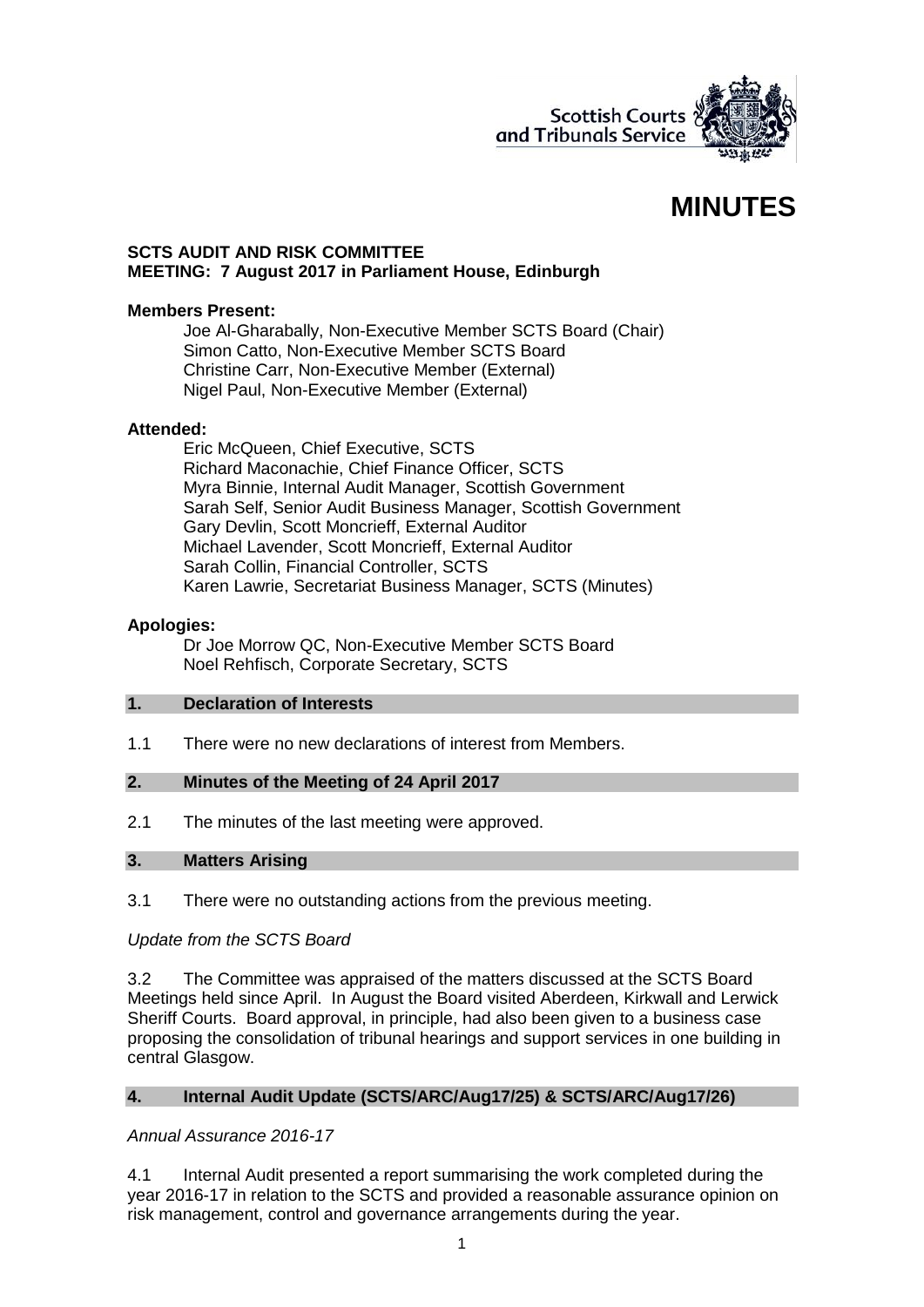# *Information Security Management Review*

4.2 Members noted that a limited assurance opinion had been provided by Internal Audit to the Information Security Management Review. Internal Audit confirmed that although limited assurance was given they recognised that SCTS had completed a high volume of work in this key area and there were examples of good practice. The Executive provided assurance that work was underway to address the recommendations from the review by the autumn. The recently created Information Assurance Group, which included representation from Internal Audit, would monitor and ensure the recommendations were actioned timeously.

#### **Action: The Executive to assess the risk and impact of all actions arising from the Internal Audit of Information Security Management. Internal Audit to provide the Committee with an oral update at the next meeting on their follow up audit.**

4.3 The Chair congratulated the Executive on work completed to achieve Public Sector Network Accreditation of the organisation's IT network and systems.

# *Progress Report 2017-18*

4.4 Internal Audit reported progress on their 2017-18 audit plan since the last meeting. Work had commenced on three of the five planned audits and one of the four planned follow-up reviews. No areas of concern had been identified to date. The remaining audits and follow-up reviews were scheduled for later in the audit year.

# **5. External Audit Update SCTS/ARC/Aug17/27)**

5.1 External Audit presented their Annual report on the 2016-17 audit. Members welcomed the report which incorporated the ISA 260 audit requirements. An unqualified opinion on the financial statements, the regularity of transactions and on other prescribed matters would be issued following the approval and sign-off of the Report and Accounts by the SCTS Board, scheduled for their next Meeting on 28 August.

5.2 The conclusions from the report were summarised by Scott Moncrieff. The Executive confirmed that a management plan would be put in place to address to areas identified.

5.3 The Committee acknowledged that SCTS should continue to examine the scope to introduce greater openness and transparency in governance arrangements and the Executive confirmed this would be considered by the SCTS Board at a future meeting.

## **6. Directors Statement of Assurance to Accountable Officer SCTS/ARC/Aug17/28)**

6.1 The Executive advised the Committee that, through its statements of assurance process, the Accountable Officer had received substantial assurance that adequate controls were in place across the organisation. No material control weaknesses had been identified and no specific mention had been made in the Governance Statement of any limitations on the assurances provided. One significant governance issue was included in the Governance Statement relating to the reconciliation process for fees and fines income. Additional controls had since been put in place to prevent a recurrence.

6.2 The Committee considered the assurances provided to the Accountable Officer to inform his Governance Statement. Whilst the Committee were satisfied that the Accountable Officer had received assurance to inform the Governance Statement they requested sight of more detail in relation to the follow-up areas identified as they were of the view that these would benefit from prioritisation and scrutiny.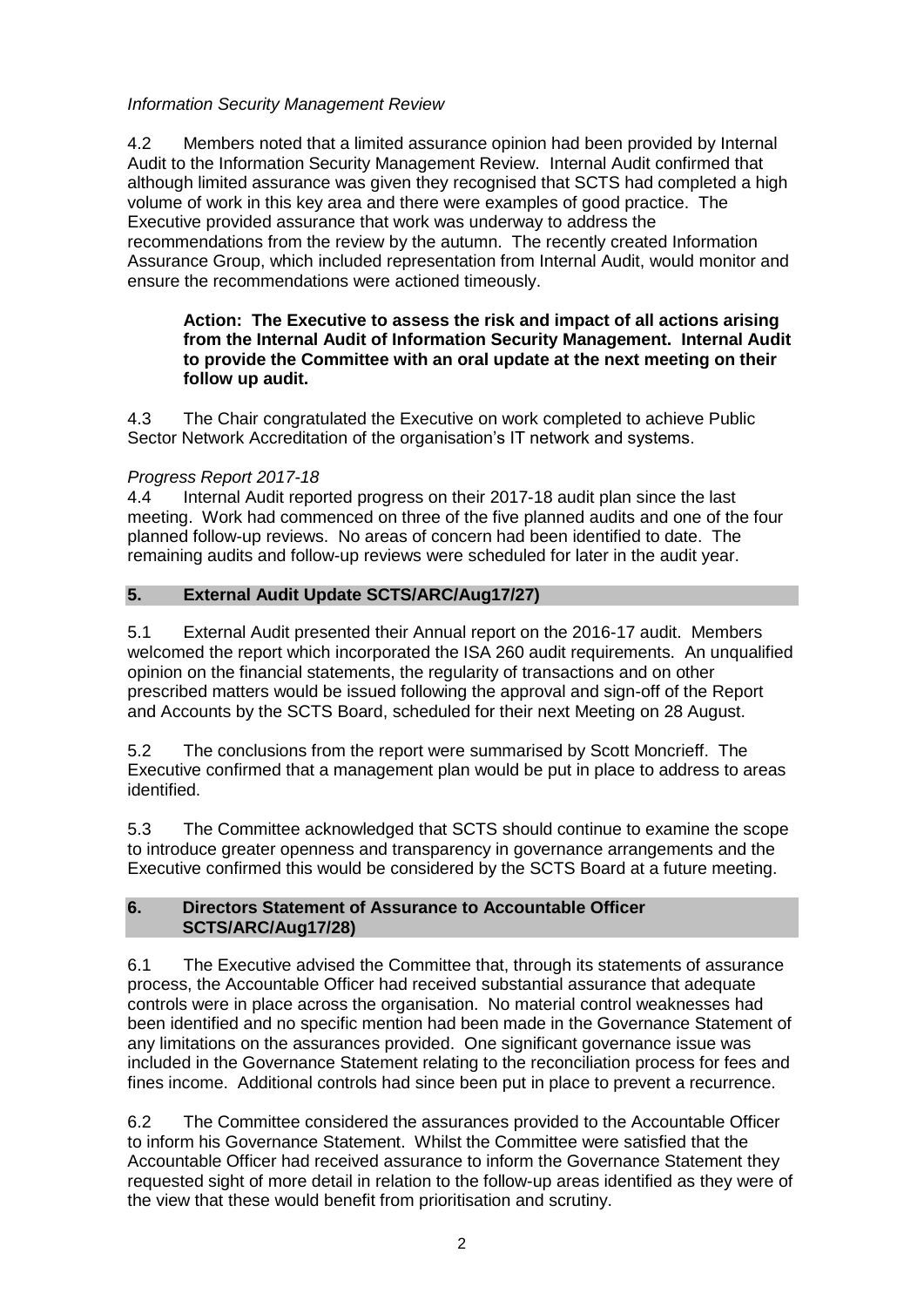**Action: The Executive to provide an assessment of impact and materiality of the actions identified as a consequence of the statement of assurance process to the next meeting.**

# **7. Review of Final Accounts 2016-17 (SCTS/ARC/Aug17/29)**

7.1 The Committee considered the SCTS Annual Report and Accounts 2016-17. It was agreed that the key achievements during the last year had been reflected and the statutory reporting requirements and guidance had been met.

7.2 Members approved the final accounts and recommended that they be submitted to the SCTS Board for final approval at their meeting in August.

# **8. SCTS Audit and Risk Committee Annual Report to the SCTS Board (SCTS/ARC/Aug17/30)**

8.1 Members reviewed the final draft of their annual report to the SCTS Board which reflected the Committee's work during the last year and its priorities for the coming year. The report was approved subject to consideration by the Chair on the inclusion of specific areas scrutinised by the Committee over the last year to provide assurance to the Board.

#### **Action: The Chair to reflect and feedback to the Executive on specific areas of assurance that should be brought to the attention of the SCTS Board in the Committee's Annual Report.**

8.2 The report would also include the Committee's recommendation that the final SCTS Annual report and Accounts for 2016-17 be approved by the SCTS Board.

# **9. SCTS Digital Strategy (SCTS/ARC/Aug17/31)**

9.1 The Committee reviewed the outline of the draft strategy and agreed that it provided an appropriate structure. Members offered areas for consideration they felt would enhance the ongoing development of the document. The Executive advised that the strategy would be completed in October. A finalised strategy would be shared with the Committee at their meeting in November.

## **10. Integrated Case Management System (SCTS/ARC/Aug17/32) & (SCTS/ARC/Aug17/33)**

# *Draft ICMS ICT Technical Assurance Terms of Reference*

10.1 The Committee welcomed the Independent ICMS Technical Assurance Review compiled by the Scottish Government Project and Programme Management Centre of Expertise. The review provided a comprehensive stocktake of the technical aspects of the project.

10.2 The Executive reported that they fully accepted the recommendations contained in the report and that work would take place over the coming months to complete the action plan that would address the recommendations. The Committee reviewed the SCTS action plan and the proposed dates of completion. Following discussion it was agreed that the Executive would assess the proposed timeline for completion of the actions alongside their associated risk and impact. Members also highlighted the need for full end to end system testing in advance of the release of any future components of the ICMS programme.

10.3 Members were in agreement that a further Technical Assurance Review should be carried out on the ICMS Portal development in October 2017.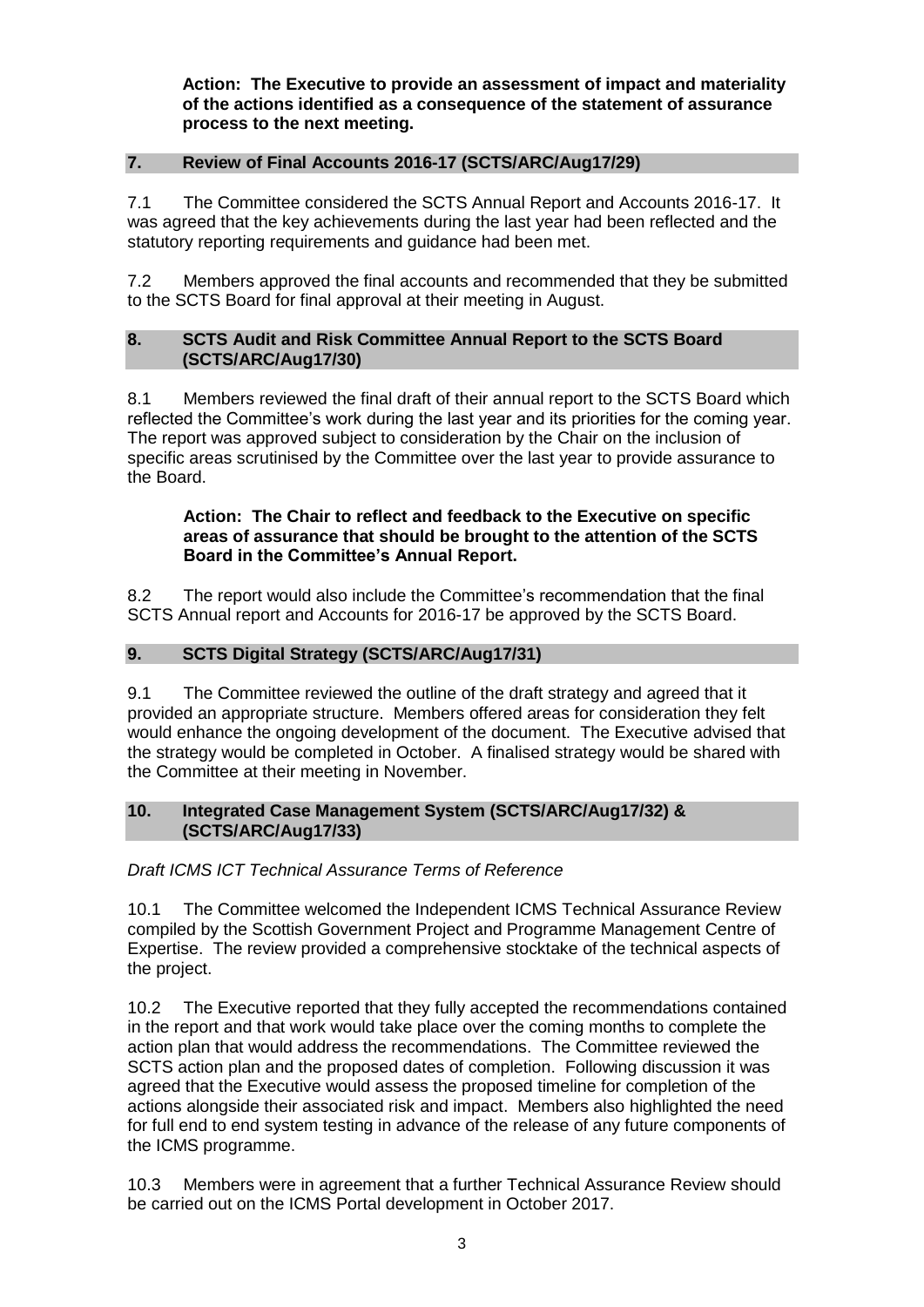**Action: The Chair and Claire Taylor, Director IT, to meet to consider the foundation work completed in readiness for the development of the ICMS portal.**

**Action: The Executive to provide an update at the next meeting on the critical recommendations contained in the ICMS Technical Assurance Review, including the proposed timeline for completion and the associated risk and impact.**

## *ICMS Contract Review*

10.4 The Executive reported that, as part of the ICMS Programme assurance activities, an independent review of the contractual arrangements was carried out.

10.5 The review identified that, while the Project Board approved changes, the formal change mechanisms in the contract have not been fully utilised. Use of formal contract control mechanisms would have helped to demonstrate that the original requirement had grown and that the level of productivity delivered was significantly higher than originally proposed.

10.6 The review recommended 8 actions to ensure that any further changes are formally managed and controlled to demonstrate contract compliance and ongoing value for money.

10.7 Members discussed the contract review and the associated action plan developed by the Executive. The Executive confirmed that controls would be strengthened for the remainder of the contract with the current supplier. Future extension or retendering of the ICMS Contract for other business areas would include assessment of contractual risk of a fixed price contract as opposed to a time and material contract.

**Action: The Executive to provide assurance to the Committee, at the next meeting, of the controls introduced following the completion of the ICMS Contract Review.**

# **11. Corporate Risk Register (SCTS/ARC/Aug17/34)**

11.1 The Corporate Risk Register was reviewed. Members agreed that the changes, suggested at the last meeting, and reflected in the revised version, had made the document clearer. It was agreed that the register would be reviewed in more detail at the next meeting due to the absence of the Corporate Secretary.

## **12. Any Other Business**

12.1 None

## **13. Papers for Scrutiny/Exception Reporting Only**

- 13.1 The following papers had been circulated for scrutiny:
	- Data Losses Report
	- Fraud, Theft and Losses Report
	- ICT Risk Register
	- Peer Audit Review
	- Core Work Plan
	- Internal Audit Report: Review of IT Security
	- Internal Audit Report: Annual Report on Internal Audit Directorate

The following matter was discussed.